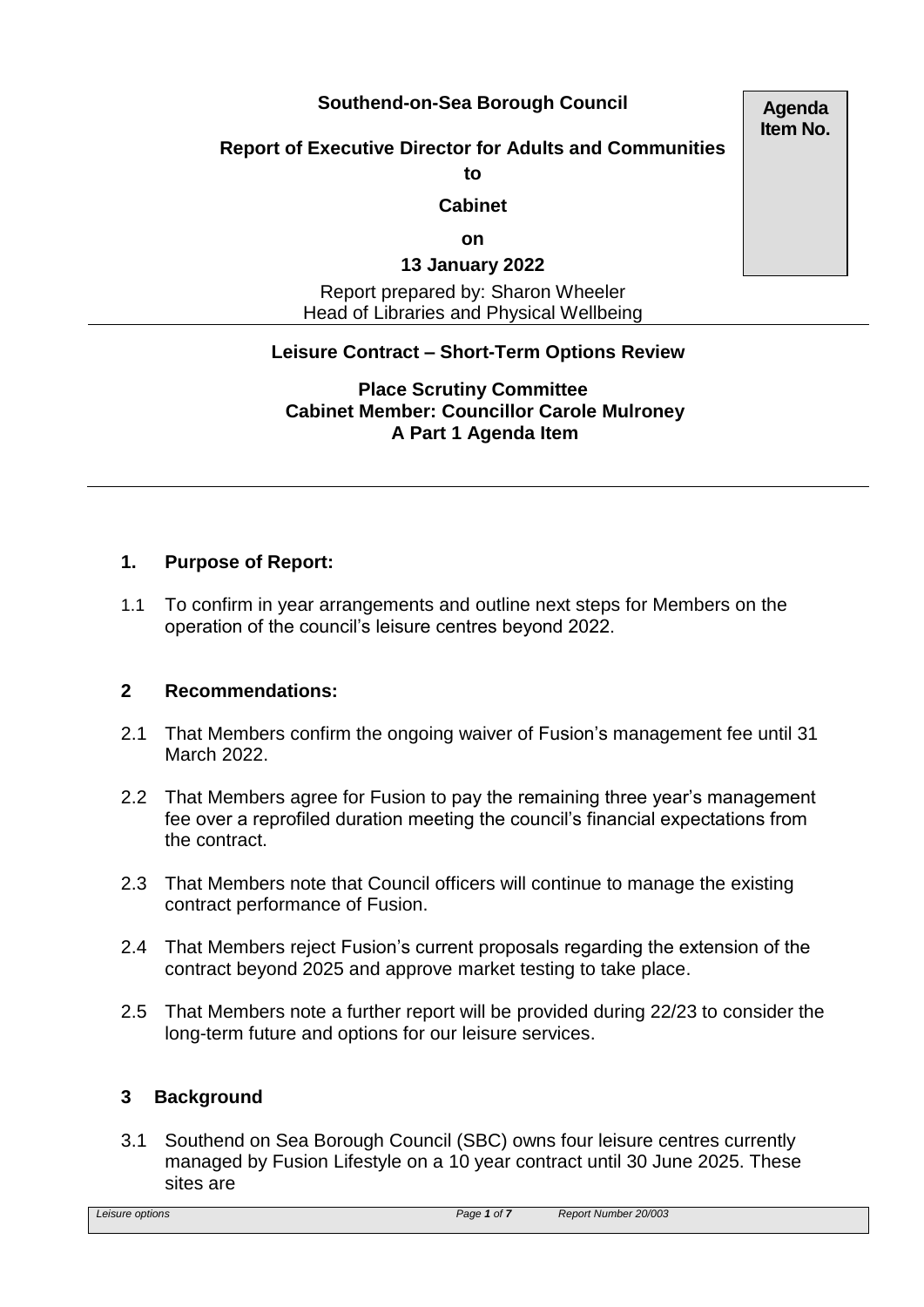- Southend Leisure & Tennis Centre (SLTC)
- Belfairs Swim Centre (BSC)
- Shoeburyness Leisure Centre (SLC)
- Chase Sports and Fitness Centre (CSFC)
- 3.2 Due to Covid-19 the Leisure Centres were shut from 18 March 2020 and reopened in a phased approach, following agreement by the Council to provide support to Fusion.
- 3.3 The Council have currently agreed to support Fusion until 31 March 2022 through a waiver of the management fee, subject to this review.
- 3.4 Independent sector specialists were appointed to support the Council in this review period and advise on matters in year and beyond 31 March 2022. This included the consideration of alternative options available to the Council and the potential for a contract extension, beyond 2025. The existing contract allows for a contract extension of up to 5 years until June 2030.
- 3.5 This report addresses the immediate position for the leisure contract and a further report will be presented to Members in 2022/23 considering long-term future for leisure services delivery within Southend on Sea.
- 3.6 The pandemic has impacted the Leisure Industry nationally with leisure operators suffering significantly reduced income since March 2020.
- 3.7 Nationally, leisure centres reopened from 12 April 2021 with restrictions in place limiting the capacity of the facilities and operating practices to ensure social distancing, enhanced cleaning regimes and changes in ventilation of facilities. Full restrictions were lifted on 19 July 2021.
- 3.8 Based on the sector wide response national organisations such as Sport England and the Local Government Association (LGA) have provided guidance on how Councils should engage and support their leisure operators. The Council has provided support for Fusion based on guidance from discussions with Local Partnerships through to 31 March 2022. Looking beyond March 2022, that level of financial support cannot continue.

## **4 Proposals for April 2022 onwards**

- 4.1 Prior to Covid, the Council was receiving a management fee from Fusion. The contract also makes provision for a share of profits to be paid to the council, but this has never been realised.
- 4.2 The Council has provided Fusion with support throughout the pandemic as well as support from the National Leisure Recovery Fund (NLRF) which has enabled all centres to reopen in 2021. The support provided by the Council, this financial year, was to waive the management fee until 31 March 2022.
- 4.3 This report considers the future options for the Council, particularly the shortterm options through until the end of the existing contract, as well as initial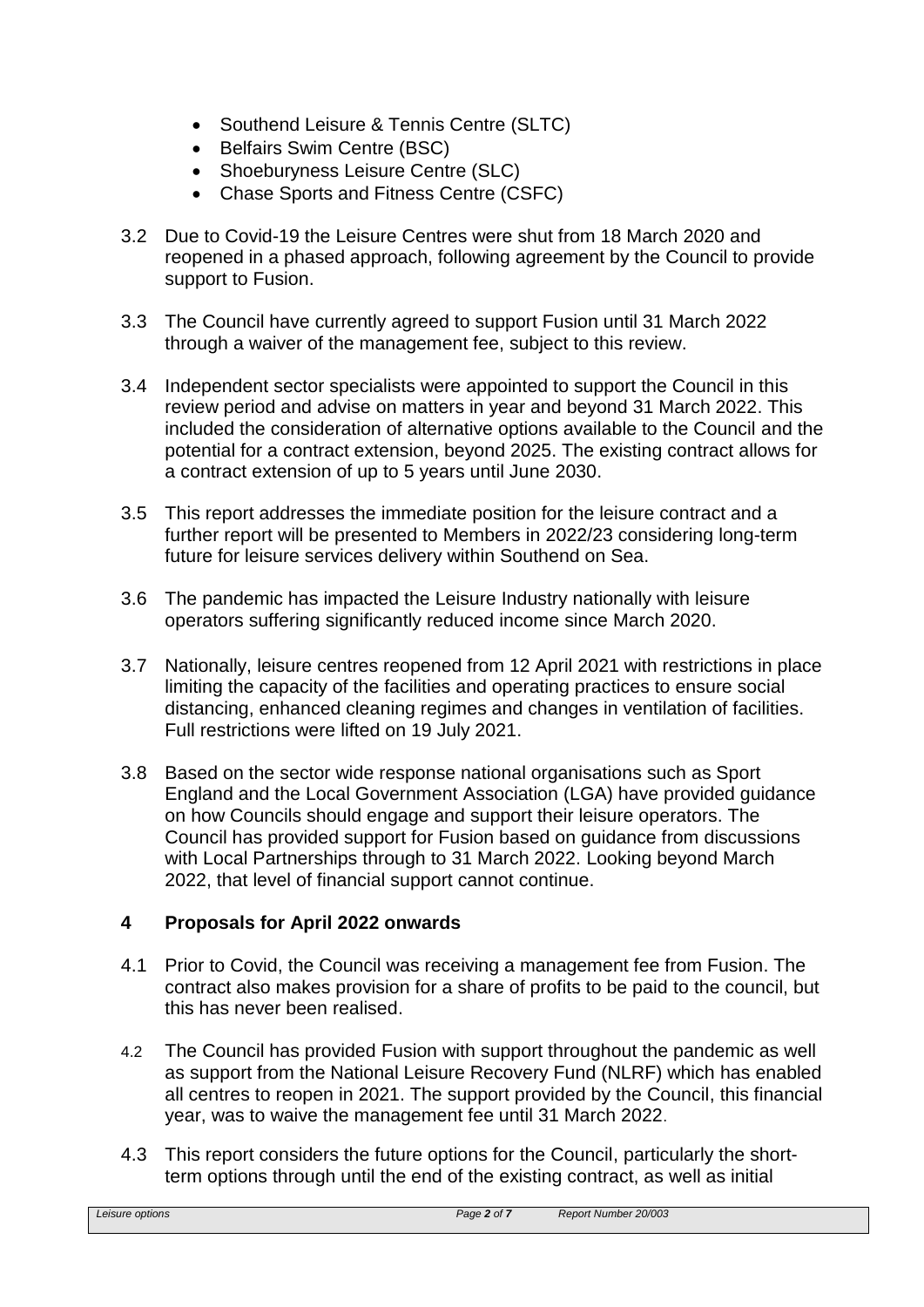options for the longer-term development of the centres and the strategic approach to the future provision of leisure services.

- 4.4 A further report will be presented to the Council during 2022/3 to explore the longer-term options for the Council in its future provision of leisure services.
- 4.5 Discussions have been held with Fusion over the remainder of the existing contract and they have expressed interest in an extension to the existing contract.
- 4.6 The results of these discussions are set out in this section through the following aspects
	- Current Contract Performance
	- Existing Contract
	- Contract Extension Proposals

Due to their commercially sensitive nature, information relating to the current contract performance and the existing contract are dealt with in the confidential appendix attached to this report.

- 4.7 As part of the support package the Council have provided, Fusion presented a financial forecast for the financial year 2021/22.
- 4.8 Analysis of performance to the end of September indicates that Fusion is currently 23% down on their projections. The council is not offering any further in-year support other than the continued waiver of the management fee until 31 March 2022.

## **Contract Extension Proposals**

- 4.9 Within the existing contract there is the ability for the contract to be extended by up to 5 years until 30 June 2030.
- 4.10 Fusion Lifestyle have identified a number of issues they would like to discuss for any contract extension based on their current operational experience.
- 4.11 Our external advice has indicated that testing the market in the lead up to the current contract end date would provide best value options and minimise risk to the council.
- 4.12 It is proposed not to progress with plans to extend the contract.

#### **5. Other Options**

5.1 There are other options for the council to consider such as alternative operators and Trusts, these are not recommended in the short term due to additional financial risk to the council of an early termination.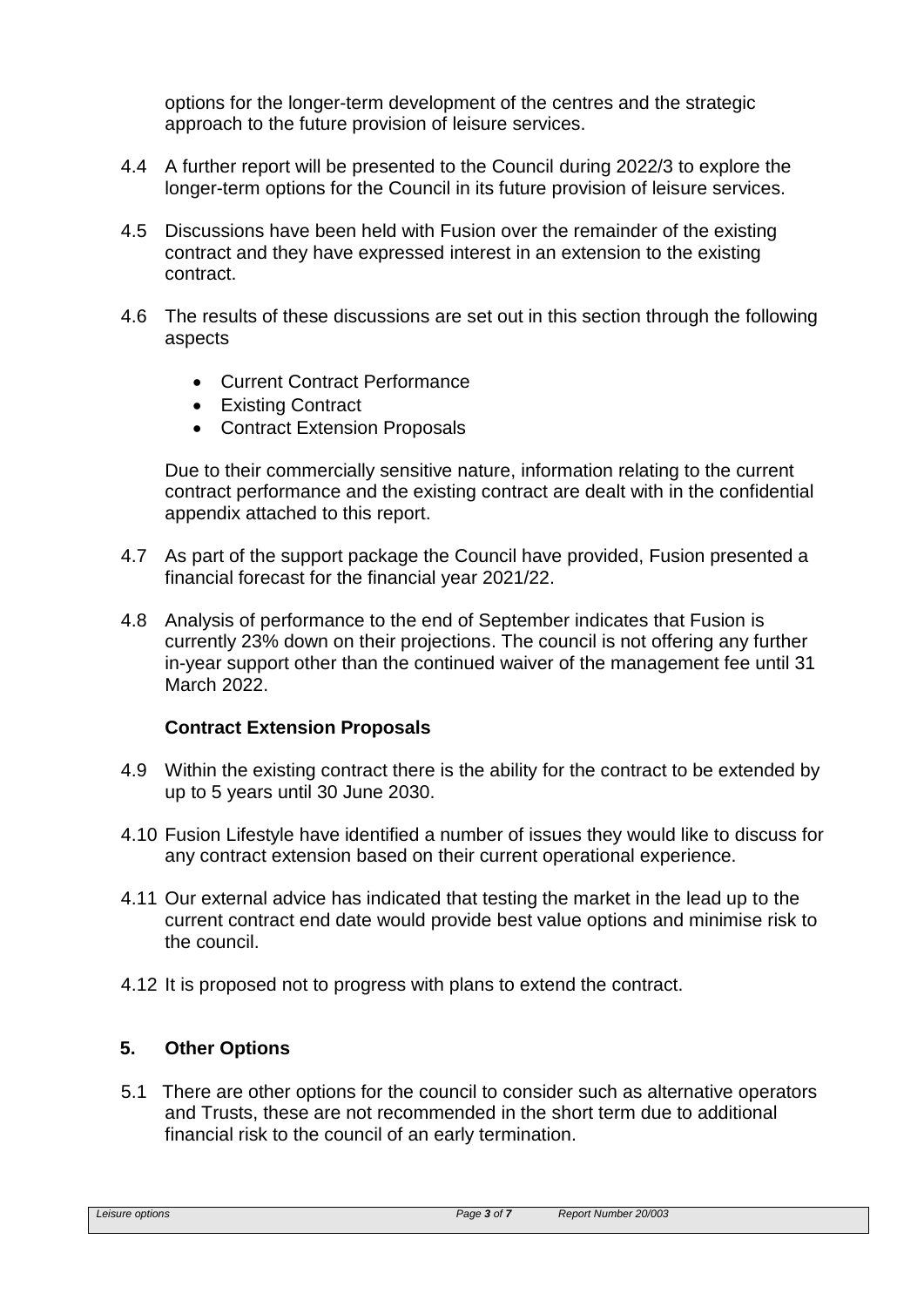5.2 Assuming that the Council continues with the existing contract with Fusion until the current contract ends in 2025, there is sufficient time for the council to consider these issues prior to finalising its decision on the way forward.

### **6. Reasons for Recommendations**

- 6.1 The review of Fusion's performance has illustrated that there is still a requirement for the waiver of the management fee until 31 March 2022 and it is recommended that this support is confirmed following this review.
- 6.2 A payment profile for the remaining years of the contract is available to be agreed that delivers the income expected by SBC from April 2022 until the contract's end. It is recommended that the Council continue with the existing contract until 30 June 2025 allowing time to fully test the market.
- 6.3 Given the market conditions it is not recommended to extend Fusion's contract by the optional 5 years.
- 6.4 Following the short-term analysis of the current situation set out it is proposed to bring forward a further report in 2022 which considers the long-term future for the leisure services delivery and will include
	- Detailed review of what offer the council needs to take responsibility for
	- Alternative options, including full financial analysis of the costs to the Council (both client and contractor costs)
	- Further consultation with key stakeholders and market operators (to ensure any proposals are based on future needs
	- Further analysis of the population requirements and needs to establish the future structure of the leisure provision
	- Analysis of the condition survey results to factor in any investment needs for the future delivery
- 6.5 This will then enable the Council to consider the long-term future for the delivery of leisure services, which can be enacted upon in time to implement new arrangements for 2025.
- 6.6 In the interim the Council will still be able to manage the existing contract performance of Fusion and it is recognised that there is a risk of
	- Fusion failing to pay the contracted management fee in accordance with the revised profile
	- Fusion failing in the performance of the contract such that it could lead to termination of the contract
- 6.7 If either of these issues occur the Council will have the ability to terminate the contract without the capital repayment risk.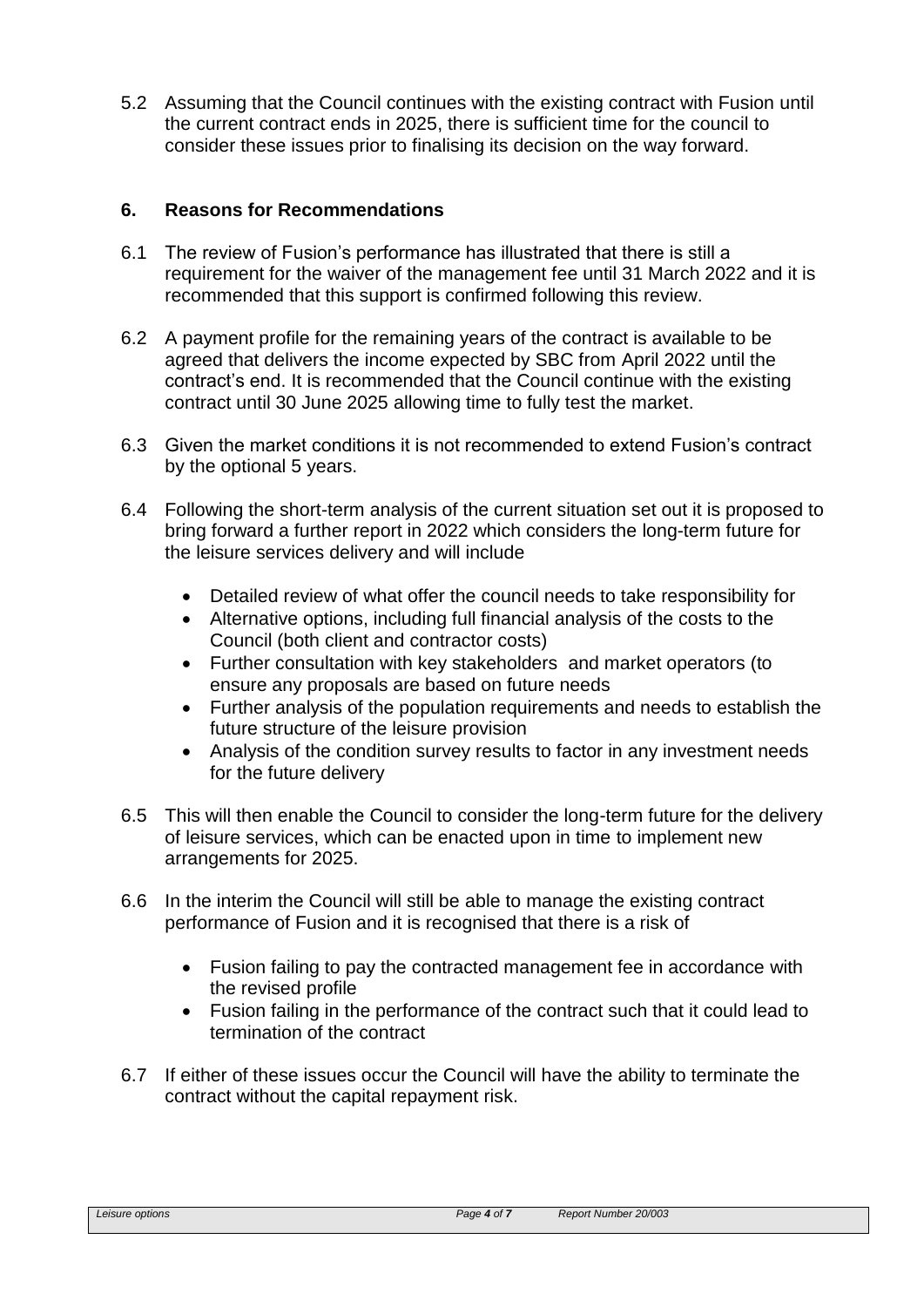# **7 Corporate Implications**

### *7.1 Financial Implications*

- 7.1.1 The council has provided financial support throughout the period of the pandemic, via the council's SO46 mechanism August 2020 and March 2021 (see background papers).
- 7.1.2 This support has enabled Fusion to re-open the centres in line with the lifting of restrictions and is supporting Fusion whilst income levels are slowly being rebuilt as customers return to the centres.
- 7.1.3 The financial support agreed was on a short-term basis only and the council requires the contract to return to its pre-covid position in terms of the annual Management Fee payable.
- 7.1.4 Fusion recognises the management fee payments that are due from April 2022 under the contract, however they are seeking further support, with reprofiling from the council to enable them to recover in the early part of 2022/23.
- 7.1.5 This proposal would enable the Council to receive the contracted management fee it is due, but it would be received later than originally planned with payments commencing 1 October 2022. (See confidential appendix 1)
- *7.2 Legal Implications*
- 7.2.1 The resumption of the management fee will result in the return to the original terms of the contract and does not necessitate an immediate need to go to the market.
- 7.2.2 In the interim the Council will still be in a position to manage the existing contract performance of Fusion and it is recognised that there is a risk of
	- Fusion failing to pay the contracted management fee in accordance with the revised profile
	- Fusion failing in the performance of the contract such that it could lead to termination of the contract
- 7.2.3 If either of these issues occur the Council will have the ability to terminate the contract
- 7.3 *People Implications*

N/A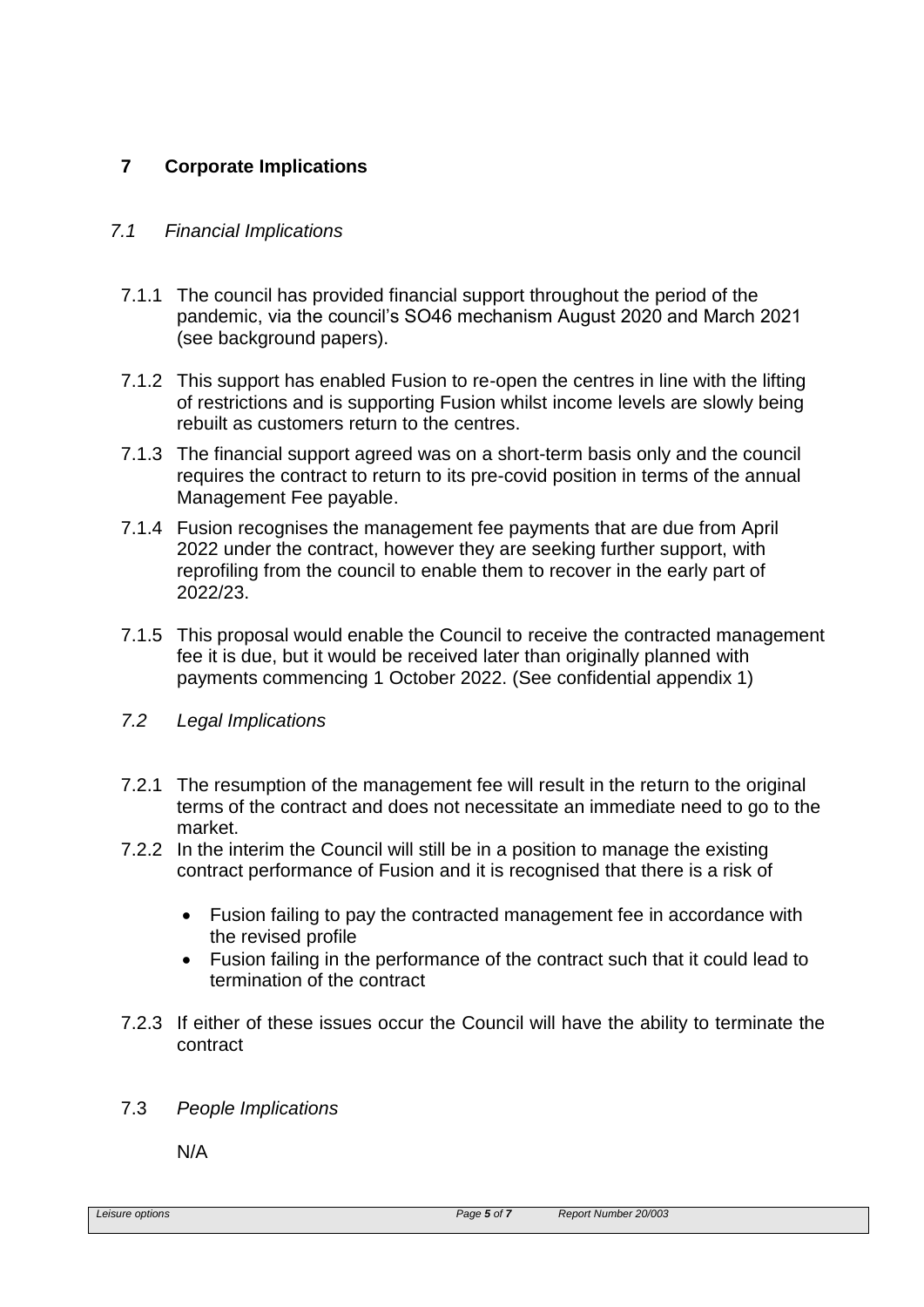### 7.4 *Property Implications*

7.4.1 Currently Fusion operates 4 leisure centres on behalf of the Council which include the following facilities

## **Table 7.4.1 – Current Facilities**

| <b>Facility</b>                         | <b>Facility Mix</b>                                                                                                                                                                               |
|-----------------------------------------|---------------------------------------------------------------------------------------------------------------------------------------------------------------------------------------------------|
| Southend Leisure<br>& Tennis Centre     | • Sports Halls<br>• Indoor Tennis Courts<br>• Outdoor Tennis Courts<br>• Swimming Pools (including diving pool & fun<br>pool)<br>• Athletics Track<br>• Gym & Studios<br>• Outdoor Netball Courts |
| <b>Belfairs Swimming</b><br>Centre      | • Swimming pool and learner pool                                                                                                                                                                  |
| Chase Sports &<br><b>Fitness Centre</b> | • Sports Hall<br>• Gym & Studios                                                                                                                                                                  |
| Shoeburyness<br>Leisure Centre          | • Sports Hall<br>• Swimming Pool<br>• Gym & Studios                                                                                                                                               |
| Parks based<br>Tennis                   | • Outdoor courts at Chalkwell Park & Priory Park                                                                                                                                                  |

### 7.5 Consultation

7.5.1 Initial discussions have taken place with Fusion and with other stakeholders in the formulation of this report. Wider consultation will take place with a range of further stakeholders in the development of the longer-term options report that will be presented to members during 2022/23.

#### 7.6 Equalities and Diversity Implications

N/A

7.7 Risk Assessment

NA

7.8 Value for Money